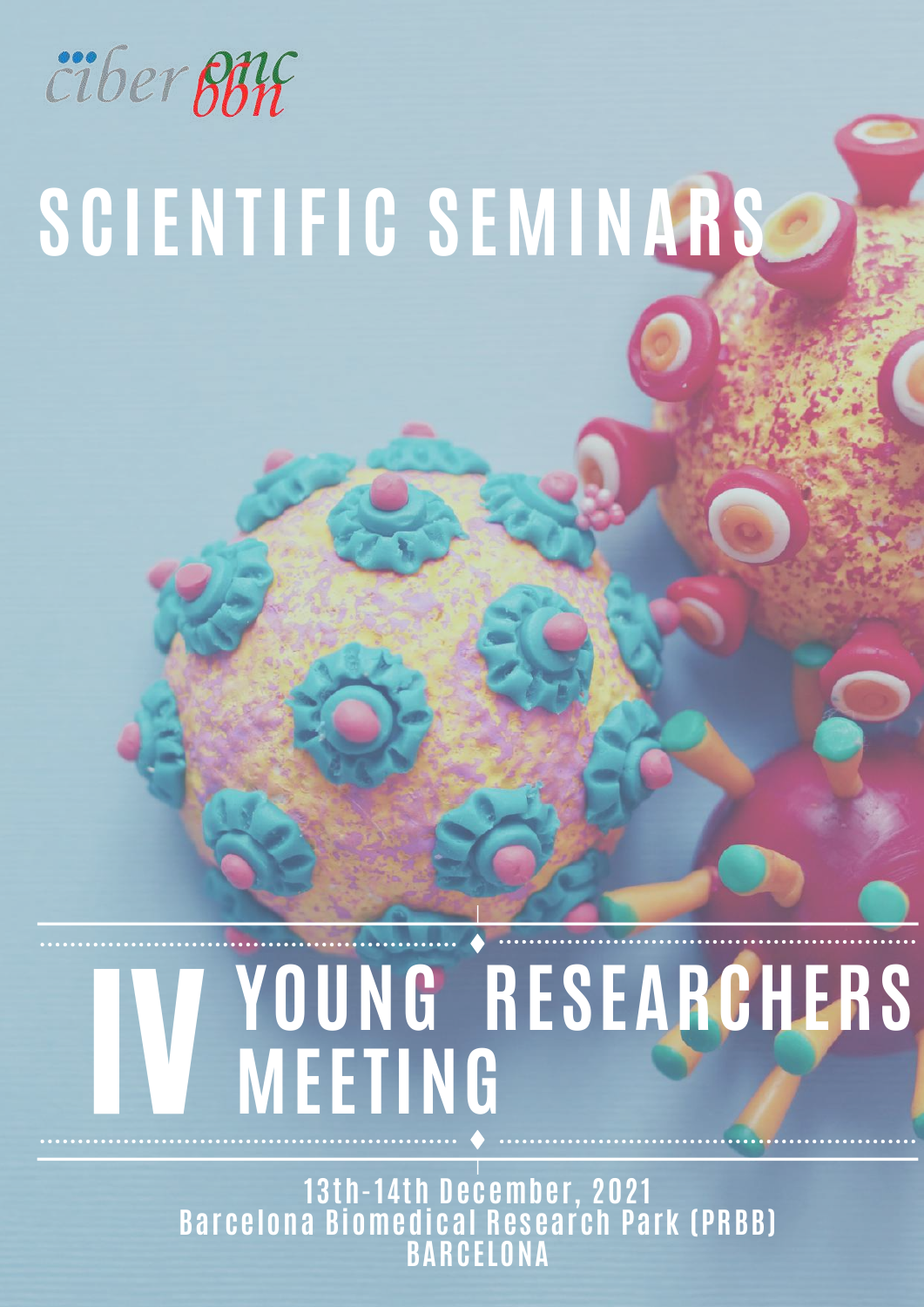### 13:30h – **Registration**

## 15:00h – **Welcome**

Chair: *Sara Oltra*

- **Anna Bigas Salvans.** *Scientific Director of CIBERONC*
- **Gema Moreno Bueno.** *Training and Mobility Programme Coordinator*

## 15:30h – **Plenary Lecture (CIBERONC)**

Chair: *Sara Oltra*

**Núria López Bigas.** *Computational analysis of cancer genomes.*

16:30h – **Round Table** *"Machine learning in precision medicine"* Chairs: *María Camacho & Joaquín Olmedo*

- **Núria López Bigas.** *Institute for Research in Biomedicine (IRB, Barcelona)*
- **Victoria Suárez Ulloa.** *Plataforma de Bioinformática e Informática Sanitaria INIBIC-FPNS (A Coruña)*
- **Joaquín Dopazo Blázquez.** *Clinical Bioinformatics Area, Fundación Pública Andaluza Progreso y Salud. Instituto de Biomedicina de Sevilla (IBIS, Sevilla)*

17:00h – **Coffee break**

17:30h – **Mechanisms of Tumor Progression Research Programme** Chairs: *Rubén Caloto & María Camacho*

- **Lucía Fernández Nevado.** Centro de Investigación del Cáncer*.* Universidad de Salamanca. Xosé R. Bustelo group. *Functional characterization of RHOA mutations in cancer: mutants with neomorphic properties in peripheral T-cell lymphomas.*
- **Violeta García Hernández.** Institut Hospital del Mar d'Investigacions Mèdiques. Anna Bigas group*. An RNA processing transcriptional program under the control of β-catenin imposes chemotherapy resistance and poor prognosis in T-ALL patients.*
- **Bárbara Blanco Fernández.** Institute for Bioengineering of Catalonia. Elisabeth Engel group. *Development of a bioprinted breast cancer model using tissue derived extracellular matrix.*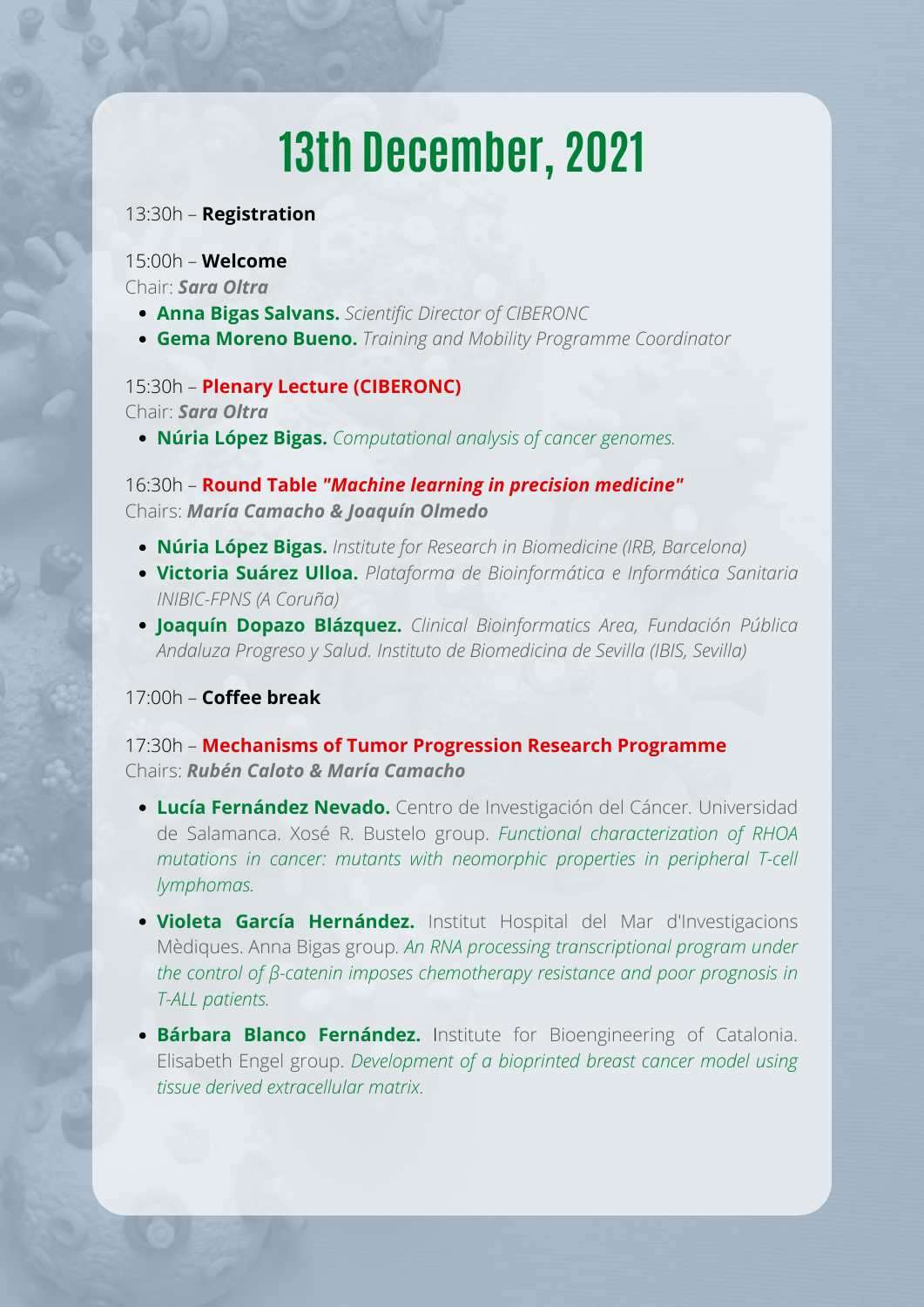18:15h – **Gastrointestinal Tumors Research Programme** Chair: *Rubén Caloto*

- **Blanca García Micó.** INCLIVA Biomedical Research Institute. Universidad de Valencia. Andrés Cervantes group. *Patient-derived organoids from primary tumors as models to study the differences between left- and right- sided colorectal cancer.*
- **Rafael Mena Osuna.** Maimónides Institute of Biomedical Research group of Córdoba. Enrique Aranda group. *The metabolic rewiring induced by impaired denitrosylation contributes to tumor progression and immune escape in colorectal cancer.*

18:45h – **Closing Remarks** Chair: *Rubén Caloto*

19:00h – **Poster party session** Poster programme at the end of the present document

# **14th December, 2021**

08:40h – **Welcome** Chair: *Heribert Playà*

08:45h – **Hematological Tumors Research Programme** Chair: *Heribert Playà*

- **Ferran Nadeu Prat.** Institut d'Investigacions Biomèdiques August Pi i Sunyer. Elías Campo group. *The genomic and epigenomic footprints of Richter transformation in chronic lymphocytic leukemia.*
- **Guillermo Oliva Ariza.** Centro de Investigación del Cáncer. Universidad de Salamanca. José A. Orfao group. *High frequency of small neoplastic B-cell clones in hospitalized COVID-19 patients: association with severity of infection.*

## 09:15h – **Plenary Lecture (CIBERBBN)** Chair: *Juan Francisco Blández*

**Xavier Trepat Guixer.** *Mechanobiology of intestinal organoids and tumoroids.*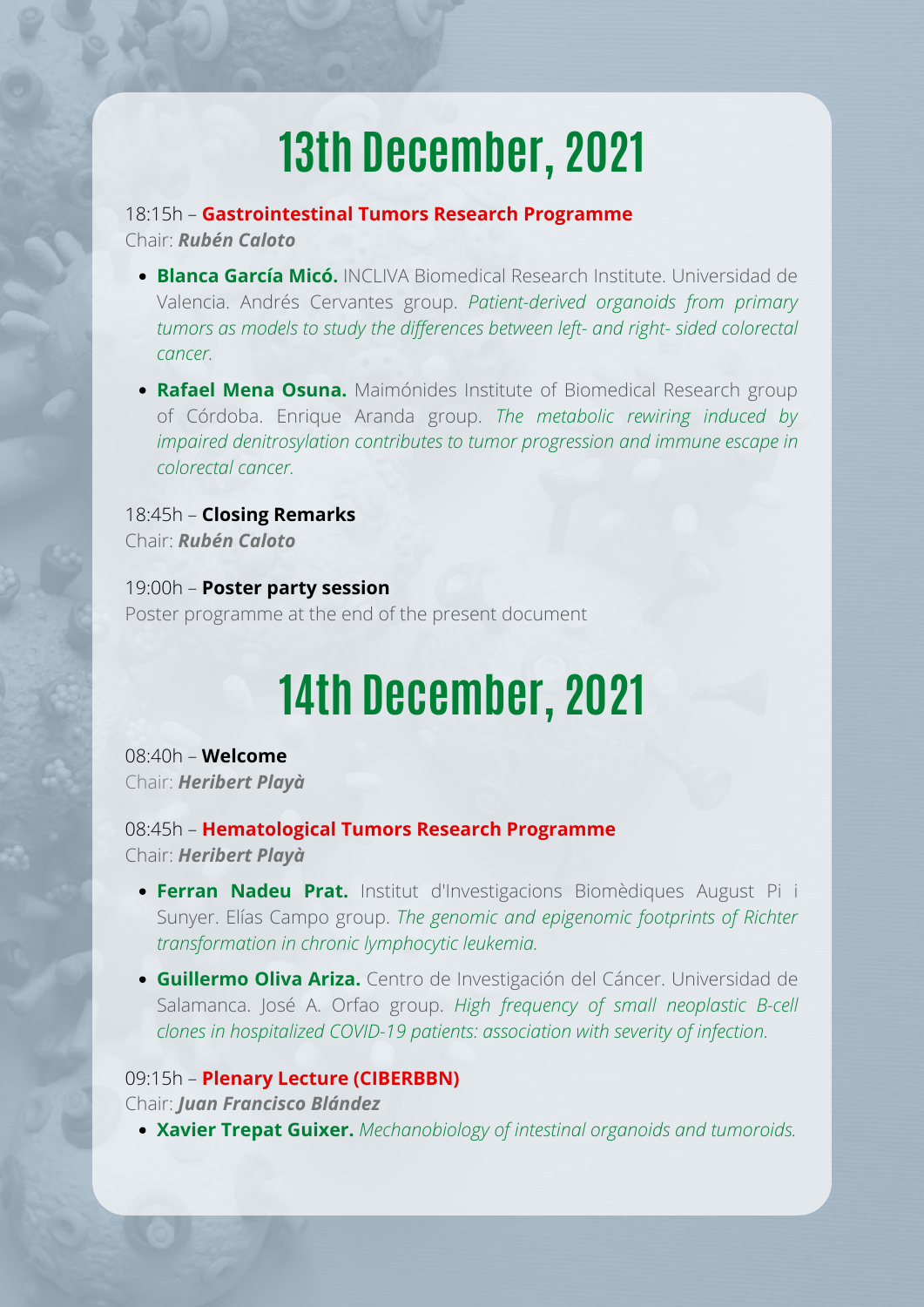## 10:15h – **Breast Cancer Research Programme**

Chairs: *Sara Oltra & Juan Francisco Blández*

- **Manuel Gámez Chiachio.** Instituto de Investigaciones Biomédicas "Alberto Sols". Universidad Autónoma de Madrid. Gema Moreno group. *Gasdermin B over-expression modulates HER2-targeted therapy resistance through LC3B/Rab7 interaction.*
- **Anna Hernández Prat.** Institut Hospital del Mar d'Investigacions Mèdiques. Joan Albanell group. *mTOR inhibition increases Trastuzumab-emtansine (T-DM1) activity in trastuzumab-resistant HER2-positive breast cancer.*
- **Alba García Fernández.** Instituto Interuniversitario de Reconocimiento Molecular y Desarrollo Tecnológico. Universidad Politécnica de Valencia. Ramón Martínez group. *Targeted approaches for the effective treatment of triple negative breast cancer by combining senescence-inducing chemotherapy with senolytics.*

### 11:00h – **Coffee break**

11:30h – **Low Prevalence Tumors Research Programme** Chairs: *Joaquín Olmedo & María Camacho*

- **Laura Lobo Selma.** Instituto de Biomedicina de Sevilla. Universidad de Sevilla. Enrique de Álava group. *Desmoplastic Small Round Cell Tumor on the spotlight.*
- **Ezequiel Monferrer Garzarán.** INCLIVA Biomedical Research Institute. Universidad de Valencia. Rosa Noguera group. *Vitronectin-based polyethylene glycol hydrogels as mimicking tools for neuroblastoma.*
- **Giovanna Revilla Senra.** Institut d'Investigacions Biomèdiques Sant Pau. Rosa Corcoy group. *BRAF V600E Mutation has a role in the LDL-mediated signalling pathways, increasing the aggressiveness in the thyroid tumor cells.*

12:15h – **Round Table** *"Publishing in high impact journals"* Chairs: *Cristina Megino & Mario Sánchez*

- **Manuel Valiente Cortés.** *Centro Nacional de Investigaciones Oncológicas (CNIO, Madrid)*
- **Direna Alonso Curbelo.** *Institute for Research in Biomedicine (IRB, Barcelona)*
- **Javier Carmona Sanz.** *Team Manager in Springer Nature Group*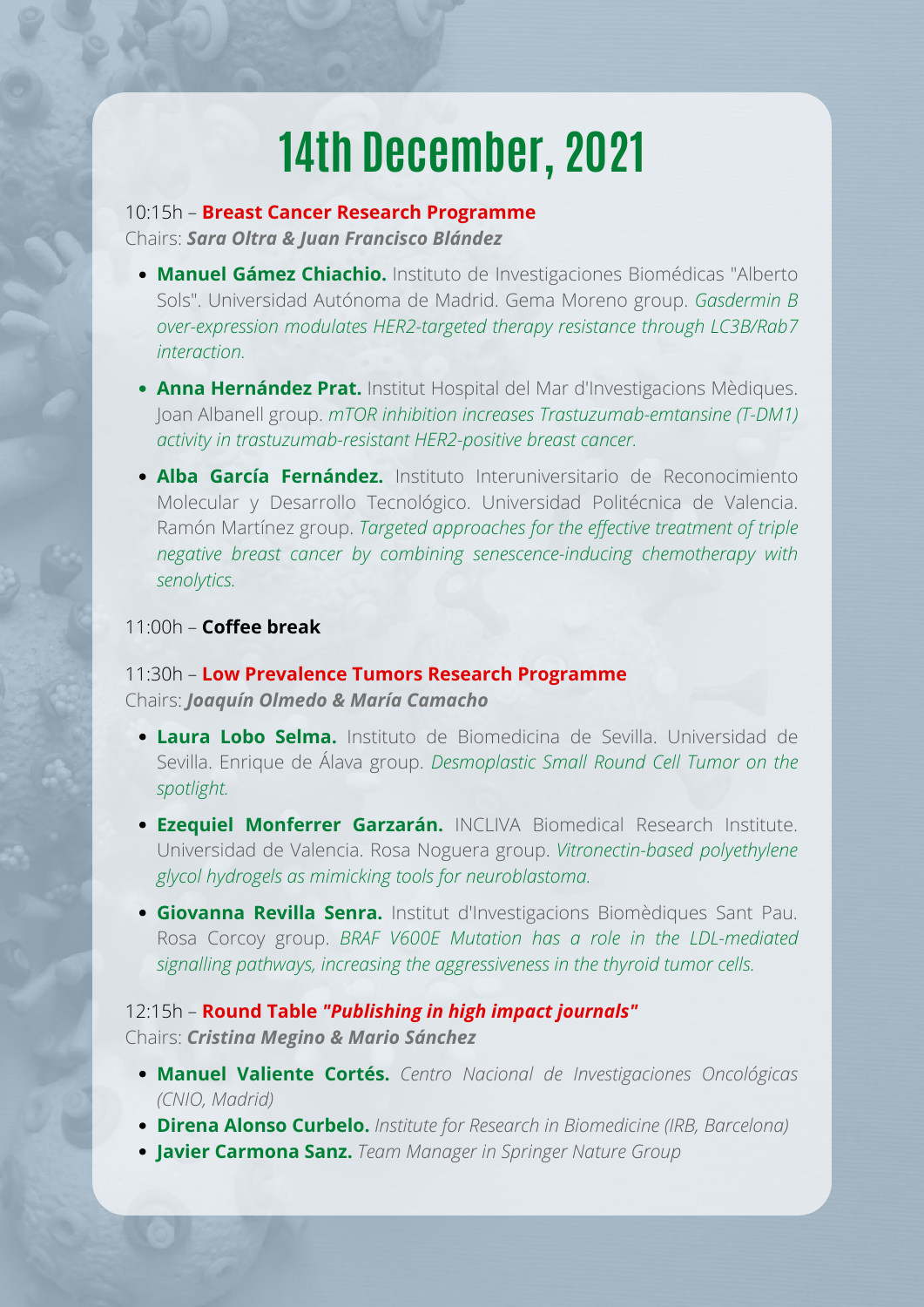## 12:45h – **Respiratory Tract Tumors Research Programme** Chairs: *Mario Sánchez & Juan Francisco Blández*

- **Susana Torres Martínez.** Fundación de Investigación Hospital General Universitario de Valencia. Carlos Camps group. *GAL3 as an immunosupresive regulator in lung cancer stemness. Prognostic and predictive implications in NSCLC.*
- **Eva María Verdugo Sivianes.** Instituto de Biomedicina de Sevilla. Universidad de Sevilla. Amancio Carnero group. *Role of the interaction between the tumor suppressor SPINOPHILIN and the phosphatase PP1 in tumorigenesis.*
- **Ana Delia Ramos Guerra.** Universidad Politécnica de Madrid. Andrés Santos group. *Analysis of the predictive value of monitored routine clinical and molecular variables for stratifying immunotherapy-treated patients with Nonsmall Cell Lung Cancer.*

13:30h – **Round Table** *"Dissemination on social networks"* Chairs: *Heribert Playà & Rubén Caloto*

- **Lucía Almagro Ruz.** *Blogger "Diario de una científica"*
- **Miriam Rivera Iglesias.** *Scientific illustrator at "Biomiics"*
- **Noemí Gómez Gómez.** *Journalist at "Agencia EFE"*

14:00h – **Lunch**

### 15:00h – **Social Event** *"The Challenge"*

### Chairs: *Juan Francisco Blández & Mario Sánchez*

Kahoot about the oral communications open to everyone coming in person to the event.

### 15:45h – **Awards**

### Chairs: *Heribert Playà & María Camacho*

Prizes at the best predoctoral and postdoctoral communication and the best poster presentation.

## 16:00h – **Closure**

Chair: *Heribert Playà*

- **Núria Malats Riera.** *Training Programme Co-coordinator of CIBERONC*
- **Rosa Villa Sanz.** *Training Programme Coordinator of CIBERBBN*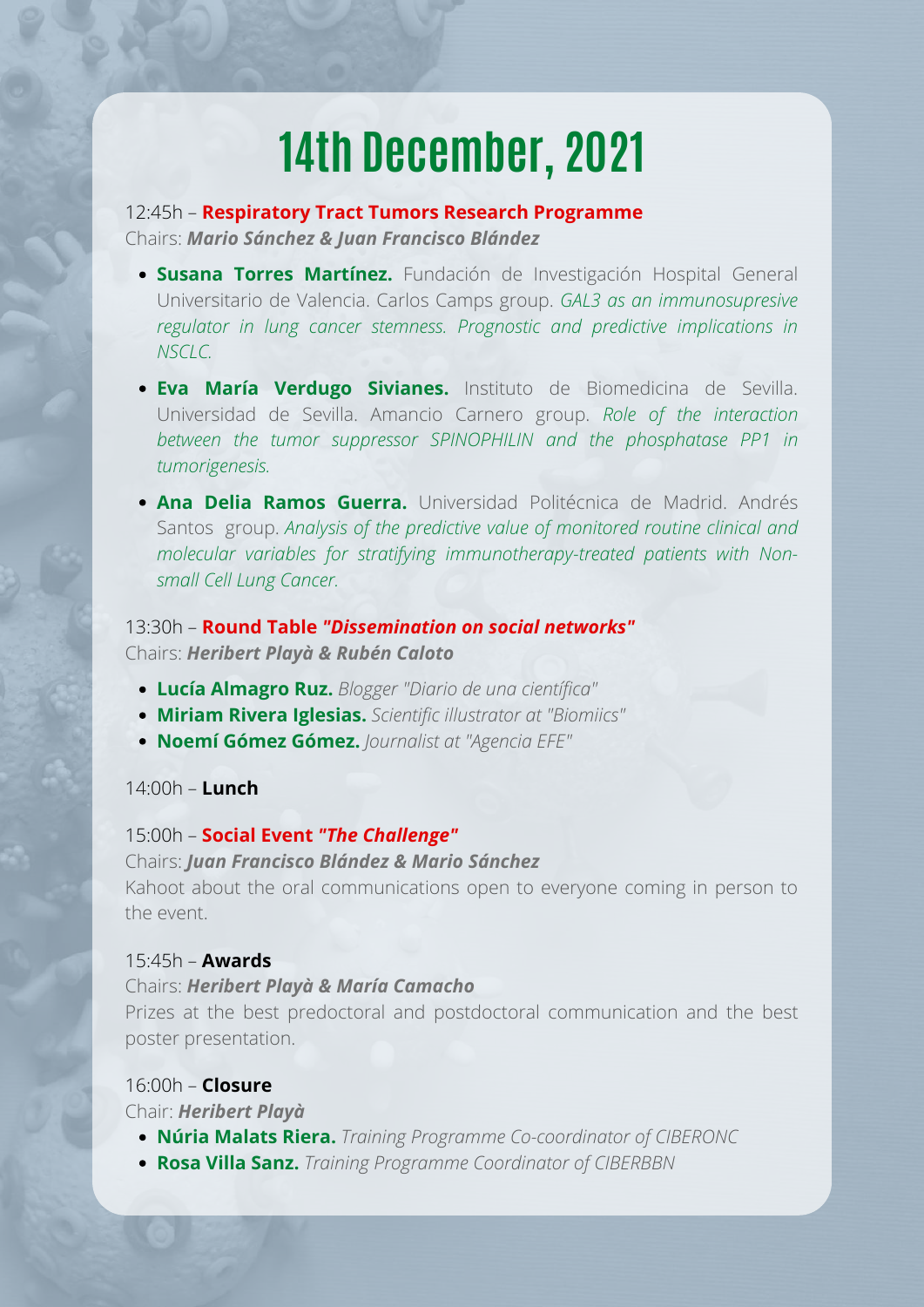### **CIBER-BBN**

**BBN01:** Delta-Radiomics signature for prediction of survival in advanced NSCLC patients treated with immunotherapy. *Farina, B.*

**BBN02:** Magnetic Resonance Imaging-based biomarker accurately identifies patients with nonalcoholic steatohepatitis and significant liver fibrosis: a multicenter, international, validation study. *Martí-Aguado, D.*

**BBN03:** Breast cancer protection after full-term pregnancy and r-hCG administration – Lessons from gene co-expression networks. *Gómez-Pilar, J.*

**BBN04:** Development and characterization of alginate microgels as 3D enviroments in Multiple Myeloma disease models. *García-Briega, M.I.*

**BBN05:** Proliferation and drug resistance of Multiple Myeloma cell lines cultured in a 3D biomimetic microgel. *Clara-Trujillo, S.*

**BBN06:** Label-free detection of micro-RNA-21 in plasma human samples for lung cancer diagnosis using an advanced nanophotonic biosensor. *Calvo-Lozano, O.*

**BBN07:** Navitoclax-based therapies improve cardiac function after doxorubicin-induced senescence in mice. *Lérida-Viso, A.*

**BBN08:** Parallel G-quadruplex Structures Increase Cellular Uptake and Cytotoxicity of 5-Fluoro-2ʹ- deoxyuridine Oligomers in 5-Fluorouracil Resistant Cells. *Clua, A.*

**BBN09:** Multivalent Self-Assembled PEG-SN38 Nanosystems for Advanced Colorectal Cancer Therapy. *Berardi, G.*

**BBN10:** Targeting Glutathione with catalytic nanoparticles to promote cancer cell death. *Bonet-Aletá, J.*

**BBN11:** Noble metal-based nanomaterials with multi-enzymatic mimicking response in tumor relevant conditions. *García-Peiro, J.I.*

#### **Breast Cancer Research Programme**

**BC01:** GSDMB protein isoforms are differently cleaved by proteases and promote distinct effects on pyroptotic cell death and mitochondrial damage. *Sin, L.*

**BC02:** Effect of therapy-induced senescence on the efficacy of ADCs. *Duro-Sánchez, S.*

**BC03:** Acquired cancer cell resistance to T cell bispecific antibodies and CAR T targeting HER2 through JAK2 down-modulation. *Martínez-Sabadell, A.*

**BC04:** p95HER2-CAR Ts as a safe immunotherapeutic strategy against HER2 positive breast tumours. *Román-Alonso, M.*

**BC05:** Antigen presentation machinery regulation shapes immunoediting of cancer stem cells during immune-checkpoint blockade resistance. *Pérez-Núñez, I.*

**BC06:** Neuregulin confers resistance to fulvestrant in breast cancer by activation of several signaling pathways. *Almaráz-Postigo, S.*

**BC07:** Mechanisms of resistance to T-DM1 and other anti-HER2 therapies and novel therapeutic strategies. *Gandullo-Sánchez, L.*

**BC08:** Understanding the role of Loxl3 in mouse melanomagenesis. *Vázquez-Naharro, A.*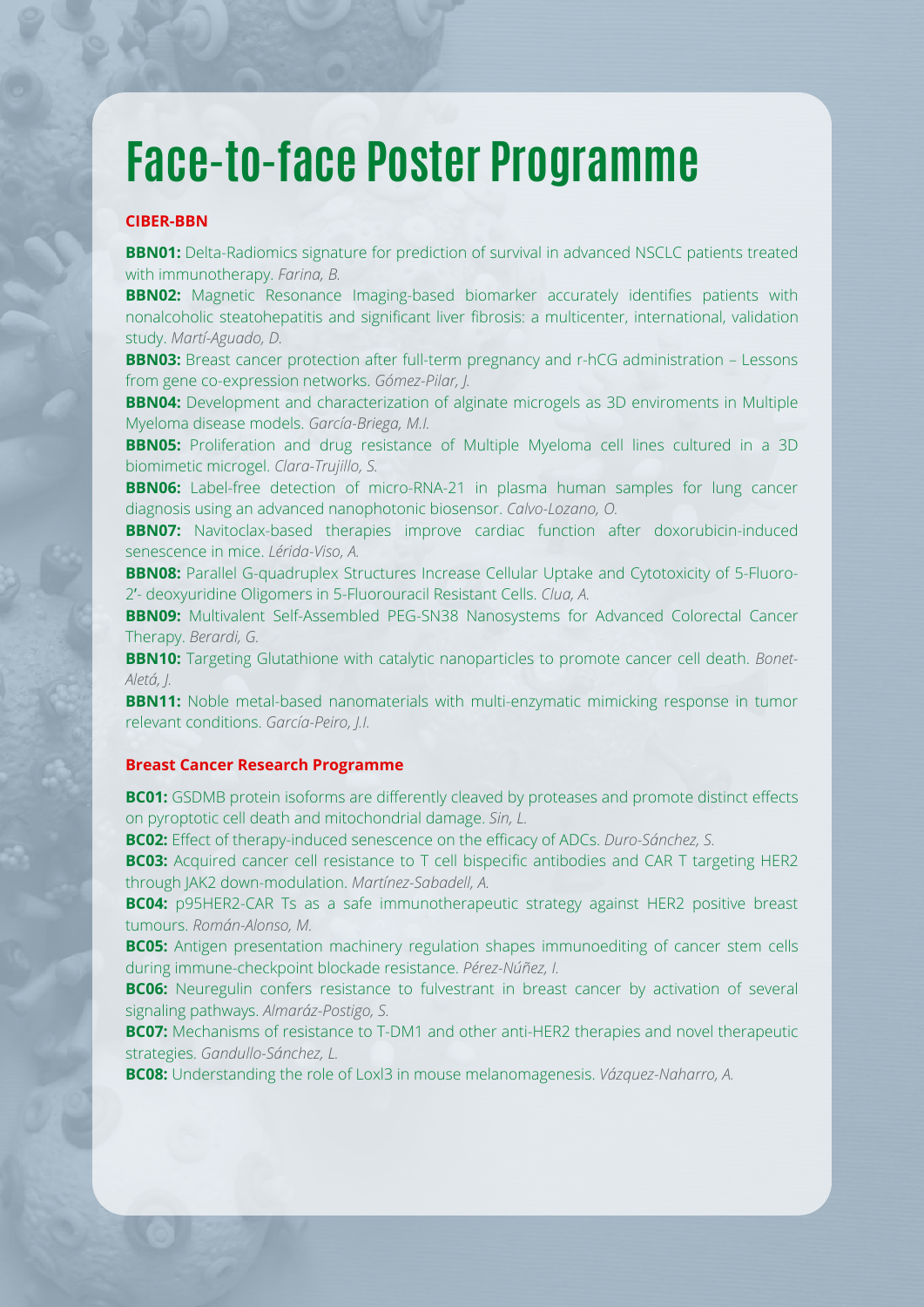**BC09:** Dual HER2 blockade and CDK4/6 inhibition modulate tumor-intrinsic immune response markers in HER2-positive breast cancer. *Qin, M.*

**BC10:** The key role of senescent cells in breast cancer progression. *Lalinde, M.*

**BC11:** The target antigen determines the mechanism of acquired resistance to T cell based therapies. *Arenas, E.J.*

**BC12:** Cellular localization and function of TGF-α in kidney cancer. *Romero-Pérez, I.*

**BC13:** Biomarking sensitivity to MEK5/ERK5. *Matilla-Almazán, S.*

#### **Gatrointestinal Tumors Research Pogramme**

**GT01:** Variant prioritization in liquid biopsy whole exome sequencing analysis to identify new actionable targets in patients with relapsing colon cancer. *Martín-Arana, J.*

**GT02:** Characterization of the tumor-infiltrating immune repertoire in Muscle Invasive Bladder Cancer. *Benítez, R.*

**GT03:** Patient-derived gastric tumor organoids: towards a precision medicine for gastric cancer patients. *Cabeza-Segura, M.*

**GT04:** Association between IgE, asthma and allergy, and pancreatic cancer risk. *He, J.*

**GT05:** GSK-3 inhibition as an immunotherapeutic approach in colorectal cancer. *Mantrana, A.*

**GT06:** Comparison of droplet digital PCR and amplicon-based sequencing in the detection of minimal residual disease in localized colon cancer. *Tébar-Martínez, R.*

**GT07:** A high-throughput screening identifies the combination of MK-1775 and Doxorubicin as a new therapeutic approach for MPNST. *Creus-Bachiller, E.*

**GT08:** Wnt pathway components in the predisposition to serrated polyposis. *Quintana, I.*

**GT09:** Targeting epigenetic modifications in colon cancer: CDX2 regulation as a mechanism to modulate cancer aggressiveness. *Gimeno-Valiente, F. & Duréndez-Sáez, E.*

**GT10:** Oral and fecal microbiome into the prediction of Pancreatic Cancer Risk. *Jurado, F.*

**GT11:** Variant and gene prioritization strategy to identify new hereditary colorectal cancer genes by NGS. *Terradas, M.*

**GT12:** Identifications of carcinogenesis and tumor progression processes in pancreatic adenocarcinoma using high-througput proteomics. *Trilla-Fuertes, L.*

### **Low Prevalence Tumors Research Programme**

**LPT01:** New therapeutic approaches for Metformin in cancer. *Ruiz-Mitjana, A.*

**LPT02:** Identification of protein biomarkers in FFPE primary tissues to predict recurrence in endometrial cancer. *Lopez-Gil, C.*

**LPT03:** Non-Invasive Determination of Microsatellite Instability using liquid biopsies from patients with Endometrial Cancer. *Casas-Arozamena, C.*

**LPT04:** Genomic validation of endometrial cancer PDX models as a preclinical tool. *Villafranca-Magdalena, B.*

**LPT05:** Plasma circulating free DNA and circulating tumor cells as prognostic biomarkers for survival in patients with small cell lung cancer. *Mondelo-Macía, P.*

**LPT06:** Study of ARID1A context-dependent function in endometrial cancer. *Megino-Luque ,C.*

**LPT07:** Dissecting the role of Rloops in Ewing sarcoma chemosensitivity. *Olmedo-Pelayo, J.*

**LPT08:** Overcoming paradoxical kinase priming by a novel Type II MNK1 inhibitor. *Cano, M.*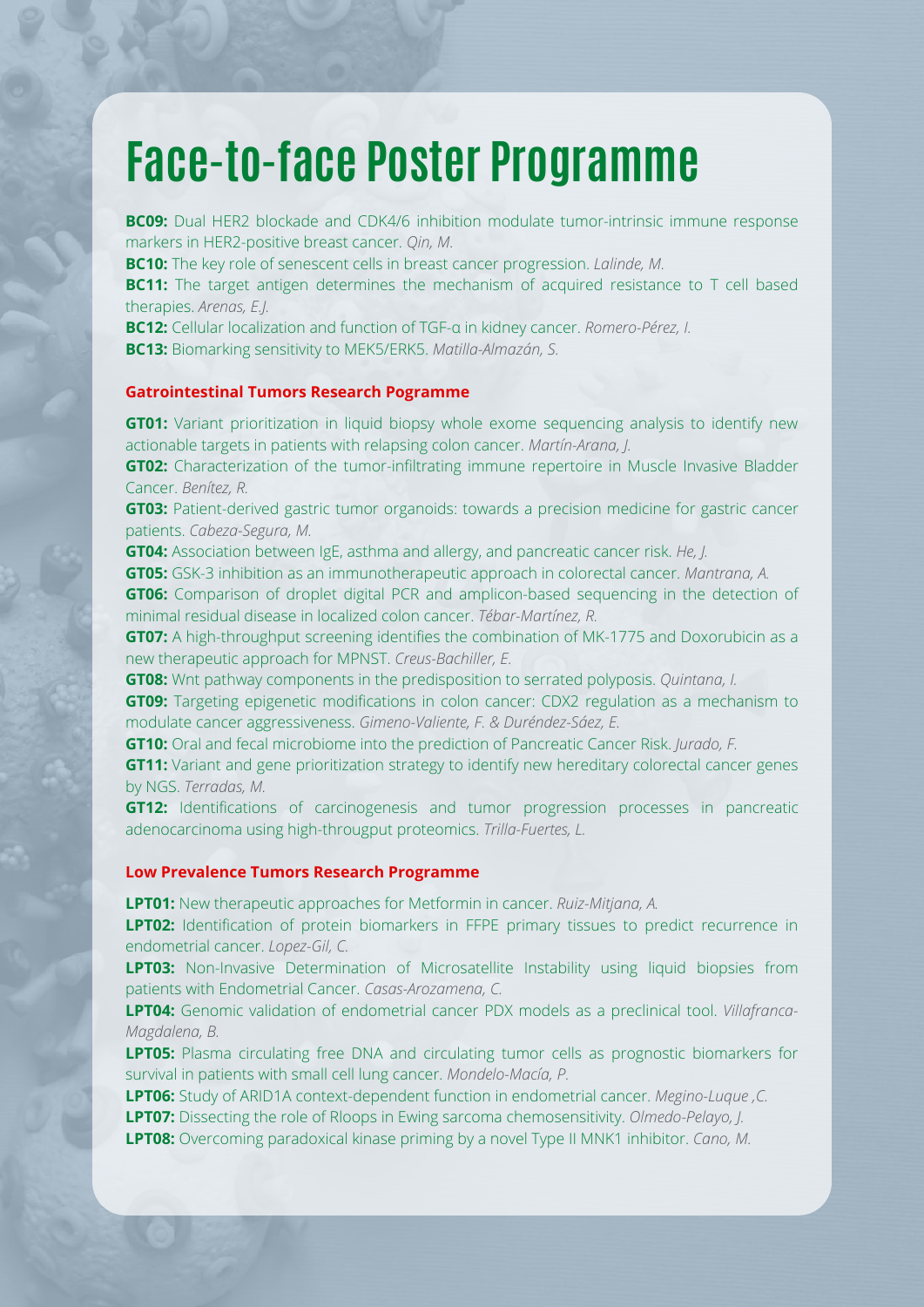### **Hematological Tumors Research Programme**

**TH01:** A machine learning model based on tumor and immune biomarkers to predict undetectable MRD and survival in transplant-eligible multiple myeloma. *Guerrero, C.*

**TH02:** Minimally invasive profiling of tumor and immune cells to stratify risk in smoldering multiple myeloma (SMM): the iMMunocell study. *Termini, R.*

**TH03:** Landscape and clinical significance of long non-coding RNAs involved in multiple myeloma expressed fusion transcripts. *Amundarain, A.*

**TH04:** Validation of NKp80 as a universal marker for the identification of normal and tumor NK cells. *Morán-Plata, F.J.*

**TH05:** Systems biology approaches for the identification of metabolic vulnerabilities in Multiple Myeloma. *Valcárcel, L.V.*

**TH06:** Multi-omics characterization of Chronic Lymphocytic Leukemia. *Landeira-Viñuela, A.*

**TH07:** Testicular diffuse large B-cell lymphoma: clinico-biological characterization, treatment response and survival. *López, C.*

**TH08:** Generation of Patient-Derived Mantle Cell Lymphoma spheroids as a novel preclinical tool for immunotherapy testing. *Araujo-Ayala, F.*

**TH09:** Circulating tumor cells (CTC) are the most relevant diagnostic biomarker in transplanteligible multiple myeloma (MM). *Garcés, J.J.*

**TH10:** Integrated Multidimensional Flow Cytometry (MFC) and Next-Generation Sequencing (NGS) to Reconstruct Evolutionary Patterns from Dysplasia to Acute Myeloid Leukemia (AML). *Simoes, C.*

**TH11:** Synergistic effect of novel DAC inhibitors with chemotherapy drugs in Acute Myeloid Leukemia. *Gimenez-Camino, N.*

**TH12:** DDIT3, a potential dyserythropoiesis driver in myelodisplstic syndromes. *Berastegui, N.*

### **Mechanisms of Tumor Progression Research Programme**

**MTP01:** RRAS2 activating mutants promote ovarian tumor formation. *Clavaín, L.*

**MTP02:** Characterization of the alternative splicing dynamics in T-Cell Acute Lymphoblastic Leukemia (T-ALL) and its clinical impact. *Guillén, Y.*

**MTP03:** VAV2 as a regulator of ribosome biogenesis in squamous lineages. *Fernández-Parejo, N.*

**MTP04:** IκBα is involved in pluripotency exit, mesodermal fate acquisition and in vitro hematopoiesis. *Galán-Palma, L.*

**MTP05:** Fetal conversion of p53 wildtype colorectal cancer cells imposes higher metastatic activity and poor prognosis. *Solé, L.*

**MTP06:** Uncovering the drivers of metastatic prostate cancer. *Ercilla, A.*

### **Respiratory Tract Tumors Research Programme**

**RTT01:** Predictive value of immune parameters for the response to induction chemotherapy in head and neck squamous cell carcinoma. *Sánchez-Canteli, M.*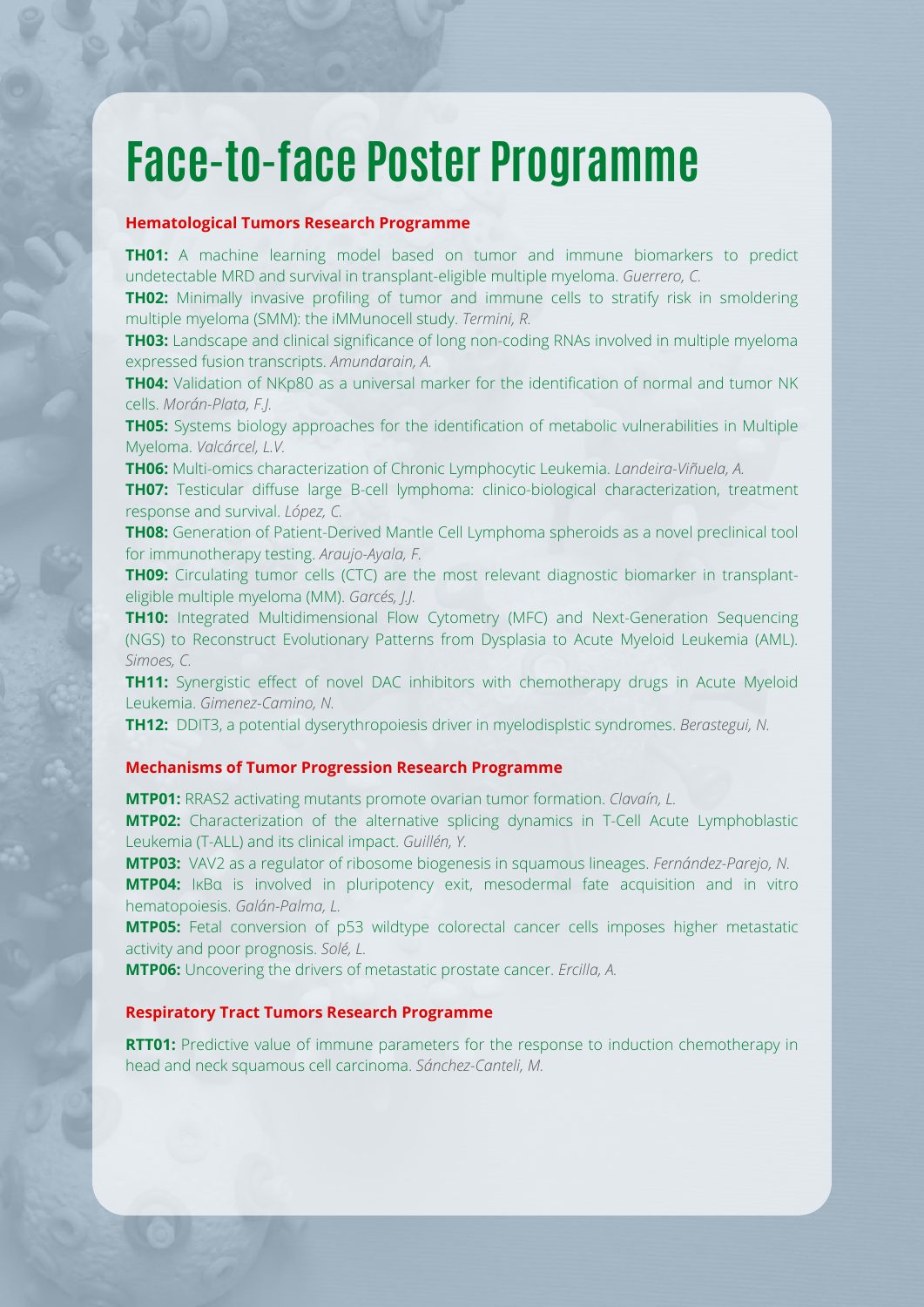**RTT02:** Emerging role of Lectin-like transcript 1 (LLT1) expression as an independent poor prognostic factor in HPV-Negative Oropharyngeal Squamous Cell Carcinoma. *Sánchez-Canteli, M.* **RTT03:** Study of soluble markers as predictive and prognostic biomarkers to immunotherapy with pembrolizumab in advanced non-small cell lung cancer. *Torres-Martínez, S.*

**RTT04:** The relevance of PAPPA, a new partner of the tumor suppressor SPN. *Espinosa-Sánchez, A.*

**RTT05:** Biomarkers profile related to stemness and therapy resistance in head and neck squamous cell carcinoma tumors. *Sánchez-Díaz, L.*

## **Online Poster Programme**

### **CIBER-BBN**

**O-BBN01:** Detection of metabolic interactions in tumor cells by Surface-Enhanced Raman Scattering. *Valera, P.S.*

**O-BBN02:** Enhancing Magnetic Hyperthermia Nanoparticle Heating Efficiency with Nonsinusoidal Alternating Magnetic Field Waveforms. *ZEINOUN, M.*

#### **Breast Cancer Research Programme**

**O-BC01:** Cancer associated fibroblast interaction with tumour cells in CTC clusters affects their metastatic capacity in a Zebrafish model. *Hurtado-Blanco, P.*

**O-BC02:** CTCs gene expression predicts CDKi response in luminal metastatic breast cancer patients. *González-Conde, M.*

#### **Gatrointestinal Tumors Research Pogramme**

**O-GT01:** Radiomics models for the prediction of overall survival in locally advanced head and neck squamous cell carcinoma. *Bruixola, G.*

**O-GT02:** Plasma whole exome sequencing for molecular characterization of advanced pancreatic tumors: beyond KRAS. *Huerta, M.*

**O-GT03:** SNAI1 expressing fibroblasts as predictive biomarkers for oxaliplatin. *Galindo-Pumariño, C.*

**O-GT04:** HLA Genetic Variability Shapes Pancreatic Cancer Risk and Prognosis. *Langtry, A.*

**O-GT05:** The Combination of Neutrophil-Lymphocyte Ratio and Platelet-Lymphocyte Ratio with Liquid Biopsy Biomarkers Improves Prognosis Prediction in Metastatic Pancreatic Cancer. *Toledano-Fonseca, M.*

**O-GT06:** Temporal metabolomics patterns of breast cancer patients treated with neoadjuvant therapy. *Zapater-Moros, A.*

**O-GT07:** Differences between inherited and acquired polymerase proofreading deficiencies in cancer*. Mur, P.*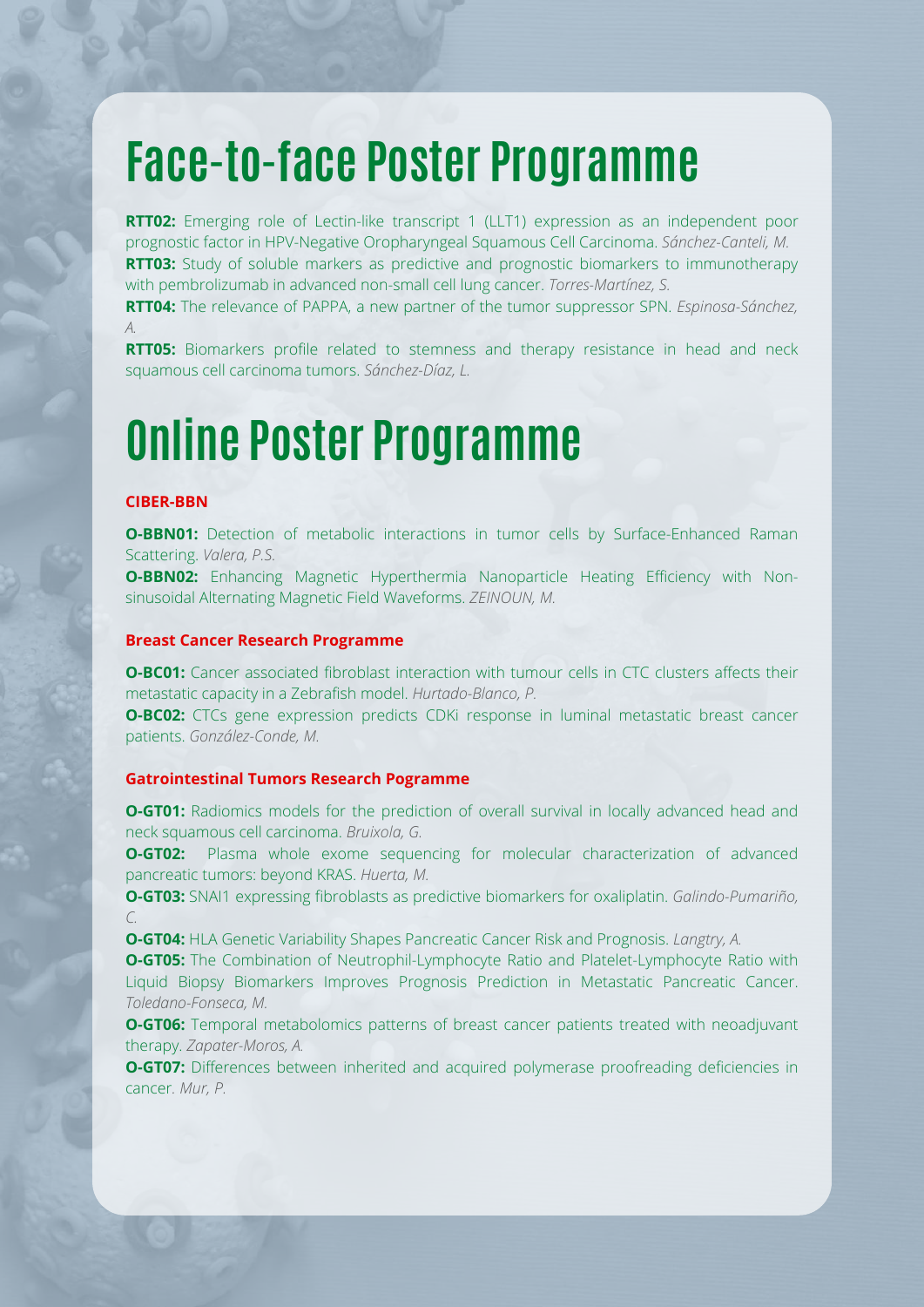## **Online Poster Programme**

### **Low Prevalence Tumors Research Programme**

**O-LPT01:** A therapeutically actionable pro-tumoral axis of cytokines involving interleukin-8, TNFα and IL-1β. *Olivera, I.*

### **Hematological Tumors Research Programme**

**O-TH01:** No changes in the senescence and activation expression markers in blood circulating monocytes from systemic mastocytosis patients. *Pérez-Pons, A.*

**O-TH02:** Combined Treatment of Graft versus Host Disease using donor Regulatory T cells and ruxolitinib. *Rodríguez-Gil, A.*

#### **Mechanisms of Tumor Progression Research Programme**

**O-MTP01:** Disruption of SOS1 and SOS2 triggers alterations in adipose tissue. *Olarte, A.*

**O-MTP02:** Unravelling IOGAP1 and IOGAP2 Scaffold Proteins Role on Melanoma Invasive and Metastatic Capacities. *García-Gómez, R.*

**O-MTP03:** CD44v6 as a potential target for newly engineered antibody-based immunotherapy. *Lodewijk, I.*

**O-MTP04:** Development of aged skin/SCCs versus epidermal hyperplasia/BCCs in mice overexpressing IKKα in the nucleus or cytoplasm of keratinocytes, respectively. *García-García, V.*

### **Respiratory Tract Tumors Research Programme**

**O-RTT01:** Next Generation Sequencing and liquid biopsy applicability in Non-Small Cell Lung Cancer patients. *Moreno-Manuel, A.*

**O-RTT02:** Prognostic relevance of Notch pathway activation in head and neck squamous cell carcinoma. *Prieto-Fernández, L.*

**O-RTT03:** Role of SOX2 in the development and progression of head and neck squamous cell carcinomas. *Granda-Díaz, R.*

**O-RTT04:** Role of MASTL Kinase in the response to radio- and chemotherapy in head and neck squamous cell carcinomas. *Pozo-Agundo, E.*

**O-RTT05:** LAG3 and HVEM combination as predictive biomarker to second-line immunotherapy treatment in advanced Non-Small Cell Lung Cancer (NSCLC) patients. *Gallach-García, S.*

**O-RTT06:** A living biobank of patient-derived organoids to model head and neck squamous cell carcinomas. *Álvarez-González, M.*

**O-RTT07:** A prognostic and predictive 6-gene-signature for non-metastatic non-small cell lung cancer. *Peinado-Serrano, J.*

**O-RTT08:** The different role of HIF1α and HIF2α in paragangliomas and pheochromocytomas. *Celada, L.*